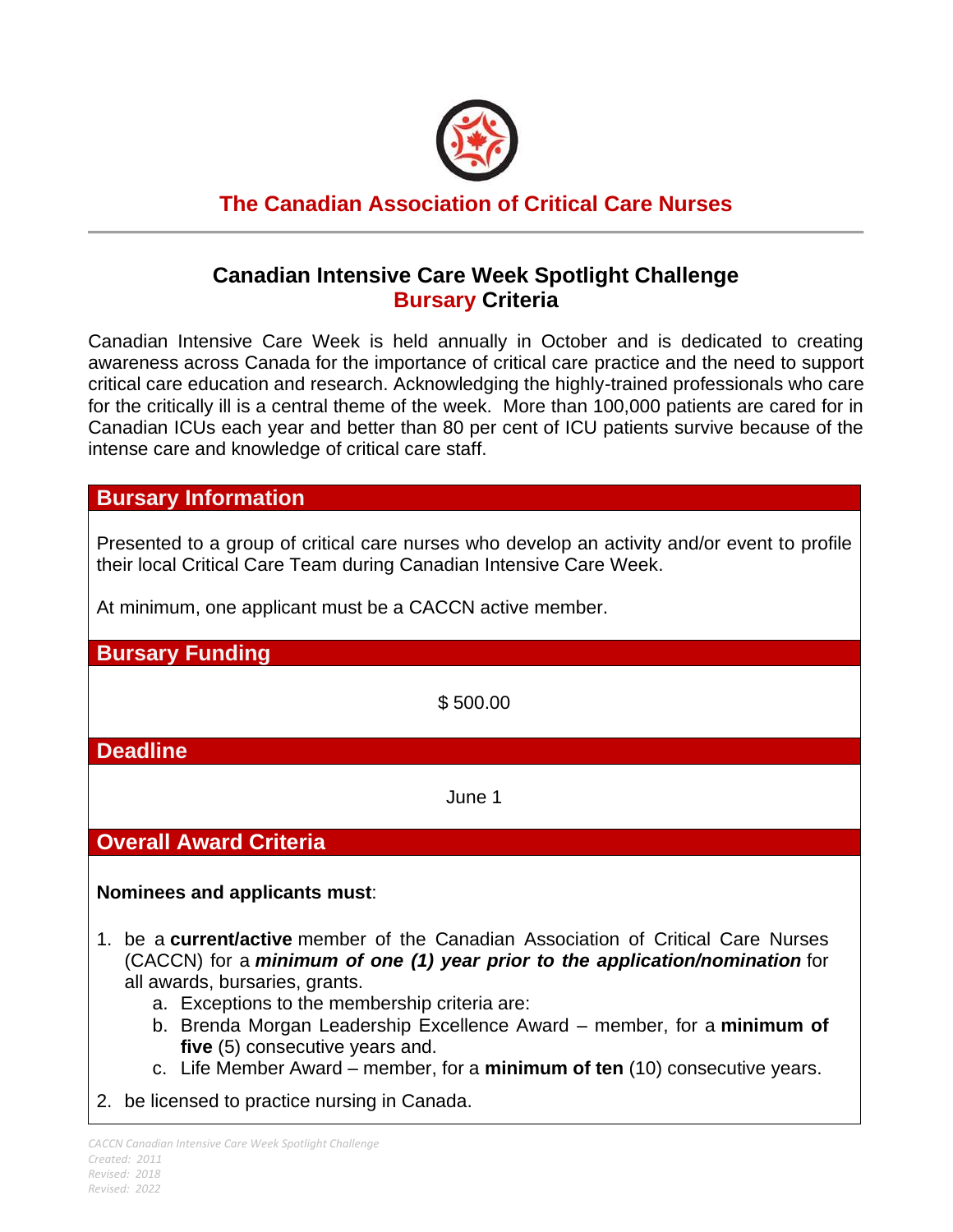- 3. complete the application/nomination via the online award, bursary, and grant submission system.
- 4. provide signed applications and/or nomination letters (physical or electronic signatures accepted), where required.
- 5. provide contact information for applicants, nominees and those providing character references, chapter and/or national involvement, to verify authenticity, where required.

### **Bursary Specific Criteria**

- 1. Applications must include the following information:
	- a. How the event/activity has the potential to increase the visibility of the critical care team during Canadian Intensive Care Week
	- b. Relevance to the objectives of Canadian Intensive Care Week
	- c. How unique and creative the event/activity will be
	- d. Feasibility to action the event/activity
- 2. Applicant has not been a recipient of this bursary for a minimum of one year.

## **Bursary Requirements**

- 1. Proposed event/activity must be held during Canadian Intensive Care Week in the year the bursary is received.
- 2. Bursary funds are to be used for the Canadian Intensive Care Week event.
- 3. Recipient must notify their local CACCN chapter of receipt of the bursary and provide details of the planned event.
- 4. Recipient must be open to the possible participation of their local CACCN chapter in a way that would highlight CACCN but would not change or affect the functioning of the event.
- 5. Recipient is encouraged to share the event on chapter and National social media channels on the day of the event – Facebook, Twitter, LINKEDin.
- 6. Within 45 days of the event, recipient must provide a post-event report including:
	- a. event/activity flyer.
	- b. the details and outcome of the event/activity.
	- c. proof of the event occurring (via photos**\***, publication in newsletter, social media posts, etc.). and
	- d. comments from attendees (if available).